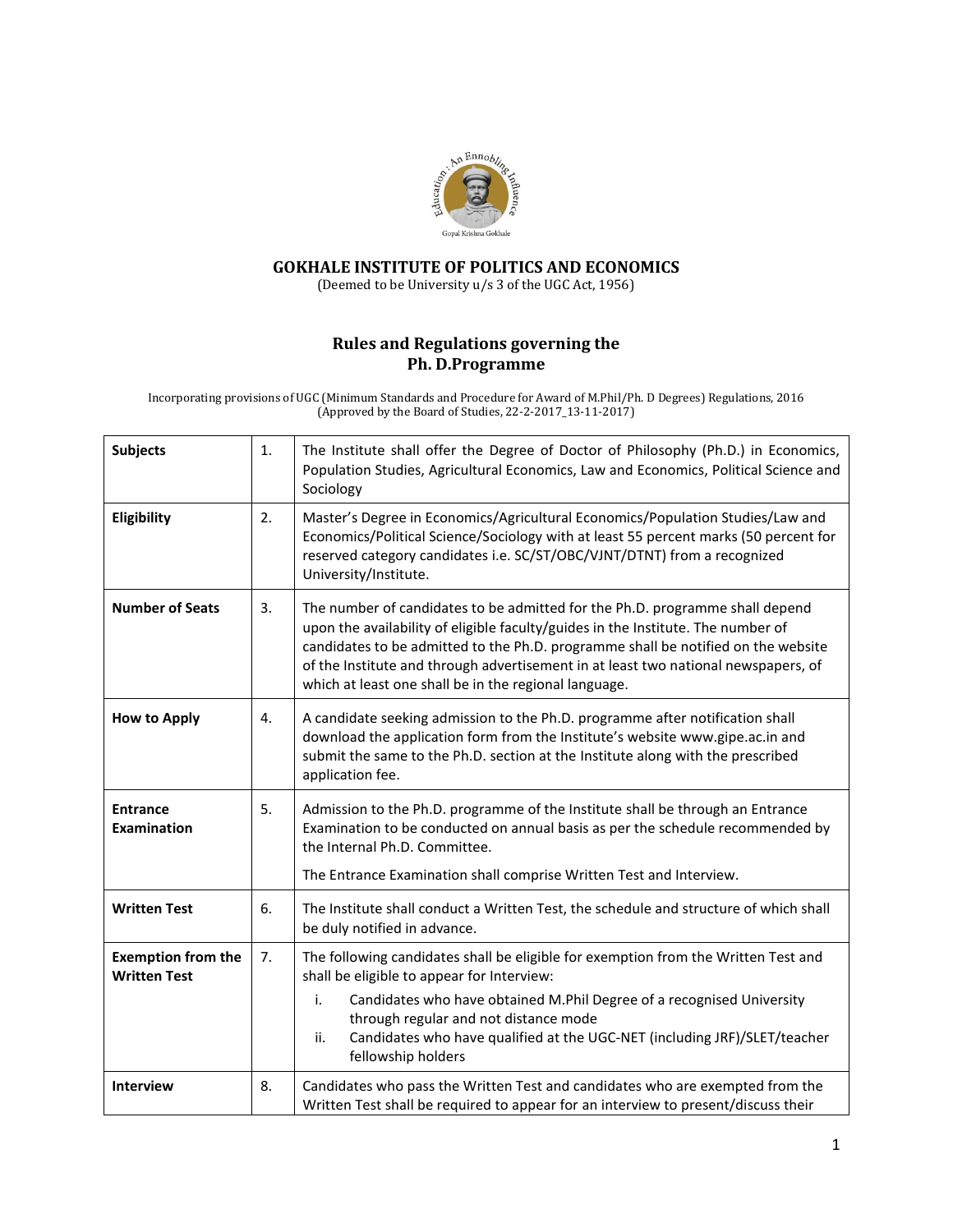|                  |     | research proposal/area of interest.                                                                                                                                                                                                                                                                                                                                                                                                                                                               |
|------------------|-----|---------------------------------------------------------------------------------------------------------------------------------------------------------------------------------------------------------------------------------------------------------------------------------------------------------------------------------------------------------------------------------------------------------------------------------------------------------------------------------------------------|
| Registration     | 9.  | a) Provision Registration: Candidates admitted to the Ph. D. programme shall be<br>granted Provisional Registration. The date of Provisional Registration of a candidate<br>shall be the date on which the candidate joins the Ph.D. programme in the Institute.<br>The date of the Provisional Registration of a foreign candidate shall be the date of<br>joining after obtaining valid student/study visa.<br>b) Confirmation of Registration: The Provisional Registration shall be confirmed |
|                  |     | upon successful completion of the prescribed pre-Ph.D. course work.                                                                                                                                                                                                                                                                                                                                                                                                                               |
| Ph. D. Committee | 10. | There shall be a Ph.D. Committee constituted for a period of two years, comprising<br>the following:                                                                                                                                                                                                                                                                                                                                                                                              |
|                  |     | i) The Director (ex-officio Chairperson)                                                                                                                                                                                                                                                                                                                                                                                                                                                          |
|                  |     | ii) Coordinator of the Ph.D. programme                                                                                                                                                                                                                                                                                                                                                                                                                                                            |
|                  |     | iii) Two faculty members of the Institute to be nominated by the Director, for a<br>period of two years                                                                                                                                                                                                                                                                                                                                                                                           |
|                  |     | iv) Two subject experts from outside the Institute, to be nominated by the Director<br>from the list of experts approved by the Academic Council, for a period of two years.                                                                                                                                                                                                                                                                                                                      |
|                  |     | The powers and duties of the Ph.D. Committee shall be:                                                                                                                                                                                                                                                                                                                                                                                                                                            |
|                  |     | i) To recommend admission to the Ph.D. programme of the Institute                                                                                                                                                                                                                                                                                                                                                                                                                                 |
|                  |     | ii) To recommend the subjects/topics of research for Ph.D. scholars                                                                                                                                                                                                                                                                                                                                                                                                                               |
|                  |     | iii) To recommend the award of fellowships, if any.                                                                                                                                                                                                                                                                                                                                                                                                                                               |
|                  |     | The Ph.D. Committee shall ordinarily meet two times a year. The Chairperson of the                                                                                                                                                                                                                                                                                                                                                                                                                |
|                  |     | Committee may convene extra meetings, if required.                                                                                                                                                                                                                                                                                                                                                                                                                                                |
|                  |     |                                                                                                                                                                                                                                                                                                                                                                                                                                                                                                   |
| Internal Ph. D.  | 11. | There shall be an Internal Ph.D. Committee comprising:                                                                                                                                                                                                                                                                                                                                                                                                                                            |
| <b>Committee</b> |     | i) The Director (ex-officio Chairperson)                                                                                                                                                                                                                                                                                                                                                                                                                                                          |
|                  |     | ii) Coordinator of the Ph.D. programme                                                                                                                                                                                                                                                                                                                                                                                                                                                            |
|                  |     | iii) Two Research Guides of the Institute nominated by the Director for a period of<br>two years.                                                                                                                                                                                                                                                                                                                                                                                                 |
|                  |     |                                                                                                                                                                                                                                                                                                                                                                                                                                                                                                   |
|                  |     | The powers and duties of the Internal Ph.D. Committee shall be:<br>i) To recommend the Research Committee for students admitted to the Ph.D.<br>programme                                                                                                                                                                                                                                                                                                                                         |
|                  |     | ii) To recommend change of Principal Research Guide, if required                                                                                                                                                                                                                                                                                                                                                                                                                                  |
|                  |     | iii) To recommend change of Research Committee, if required                                                                                                                                                                                                                                                                                                                                                                                                                                       |
|                  |     | iv) To recommend change of research topic on the advice of the Principal Research<br>Guide/Research Committee.                                                                                                                                                                                                                                                                                                                                                                                    |
|                  |     | v) To evaluate the progress of the Ph.D. thesis work based on the half yearly<br>presentation of the students. For this purpose Internal Ph.D. Committee may co-opt<br>experts.                                                                                                                                                                                                                                                                                                                   |
|                  |     | vi) To recommend extension of the period of Ph.D. registration on the advice of the<br>Principal Research Guide/Research Committee.                                                                                                                                                                                                                                                                                                                                                               |
|                  |     | vii) To recommend submission of the thesis before completion of the stipulated<br>period.                                                                                                                                                                                                                                                                                                                                                                                                         |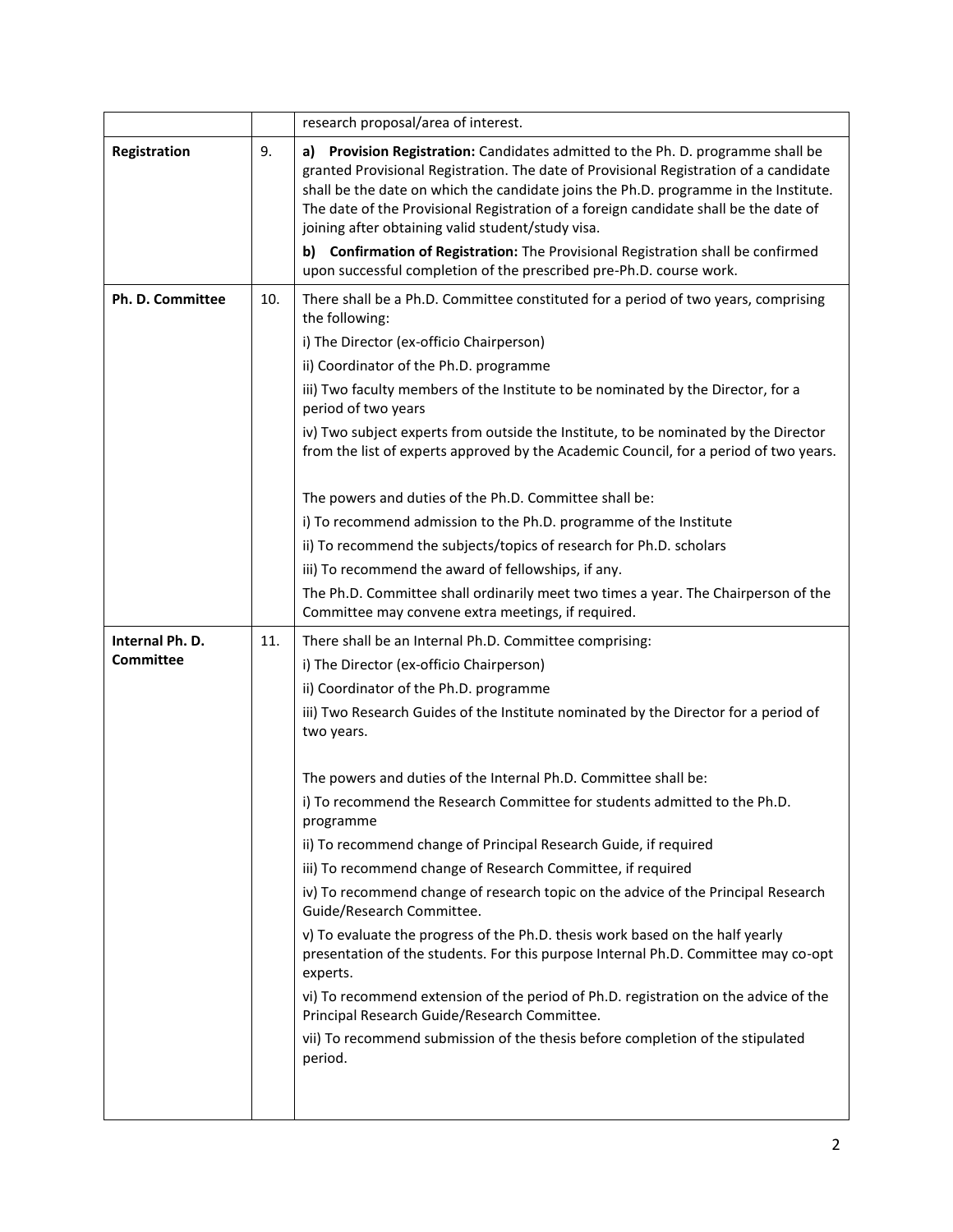| <b>Research</b><br><b>Committee</b> | 12. | A candidate shall be required to complete his/her doctoral research under the<br>supervision of a Research Committee appointed by the Internal Ph.D. Committee.                                                                                                                                                                                                                                                                                                                    |
|-------------------------------------|-----|------------------------------------------------------------------------------------------------------------------------------------------------------------------------------------------------------------------------------------------------------------------------------------------------------------------------------------------------------------------------------------------------------------------------------------------------------------------------------------|
|                                     |     | The Research Committee shall comprise the following:                                                                                                                                                                                                                                                                                                                                                                                                                               |
|                                     |     | (a) Principal Research Guide who shall be afaculty member of the Institute                                                                                                                                                                                                                                                                                                                                                                                                         |
|                                     |     | (b) Two members, of which one shall be a faculty member of the Institute, and the<br>other from academia/research or industry.                                                                                                                                                                                                                                                                                                                                                     |
|                                     |     | Though all members of the Research Committee are expected to give their<br>comments and suggestions to the Ph.D. student at the time of submission of the<br>Ph.D. thesis, approval shall be required only from the Principal Research Guide.                                                                                                                                                                                                                                      |
| <b>Allocation of Guide</b>          | 13. | All faculty members of the Institute holding a Ph.D. degree shall be eligible to be<br>research guides. However, the allocation of research guides will be made by the<br>Internal Ph.D. Committee after taking into account (i) number of students per faculty<br>member, (ii) available specialization among the faculty members, (iii) research<br>interest indicated by the student during the interview, and (iv) inclination of both,<br>the student and the research guide. |
|                                     | 14. | As Principal Research Guide a Professor shall not have at any given point of time<br>more than eight Ph.D. scholars; Associate Professor not more than six Ph.D.<br>scholars, and Assistant Professor not more than four Ph. D. scholars.                                                                                                                                                                                                                                          |
| <b>Duration</b>                     | 15. | The Ph.D. programme shall be for a minimum duration of three years including<br>course work and a maximum of six years.                                                                                                                                                                                                                                                                                                                                                            |
|                                     | 16. | If a candidate's thesis is not ready after the lapse of six yearshe/she may be allowed<br>to submit his/her thesis within a grace period of up to two years by re-registration<br>and payment of the prescribed fees for re-registration.                                                                                                                                                                                                                                          |
| Coursework                          | 17. | All students admitted to the Ph.D. programme are required to undertake<br>coursework for one year which will be treated as pre-Ph.D. preparation. The<br>coursework shall comprise Research Methodology, Literature Review and other<br>preliminary courses as may be recommended by the Internal Ph.D. Committee.<br>Students shall be required to score minimum of 55 percent marks or its equivalent                                                                            |
|                                     |     | grade in UGC 7-point scale in the course work to be eligible to proceed further to<br>write the dissertation.                                                                                                                                                                                                                                                                                                                                                                      |
| <b>Progress Report</b>              | 18. | Each candidate shall be required to submit to the Director, through the Principal<br>Research Guide, his/her half-yearly progress report, in the prescribed format, which<br>will be evaluated by the Internal Ph.D. committee of the Institute.                                                                                                                                                                                                                                   |
|                                     | 19. | Each candidate shall be also required to present every six months his/her research<br>work to the Internal Ph.D. Committee of the Institute, including the Principal<br>Research Guide. It is compulsory for all Ph.D. scholars registered for the Ph.D.<br>programme to attend these presentations.                                                                                                                                                                               |
|                                     |     | The Internal Ph.D. Committee shall recommend continuation of the candidate in the<br>programme on the basis of (i) Report of the Principal Research Guide and (ii)<br>progress shown in the half yearly presentation of the thesis work. In this regard, the<br>decision of the Internal Ph.D. Committee will be final. The date and time of the half<br>yearly presentation will be communicated to the candidates in advance.                                                    |
|                                     | 20. | A candidate for the Ph.D. degree must have worked for his/her thesis for a<br>minimum of three years, including course work and, in the normal course, he/she<br>shall not be allowed to submit his/her thesis before completion of three years from<br>the date of his/her registration for the Ph.D. programme.                                                                                                                                                                  |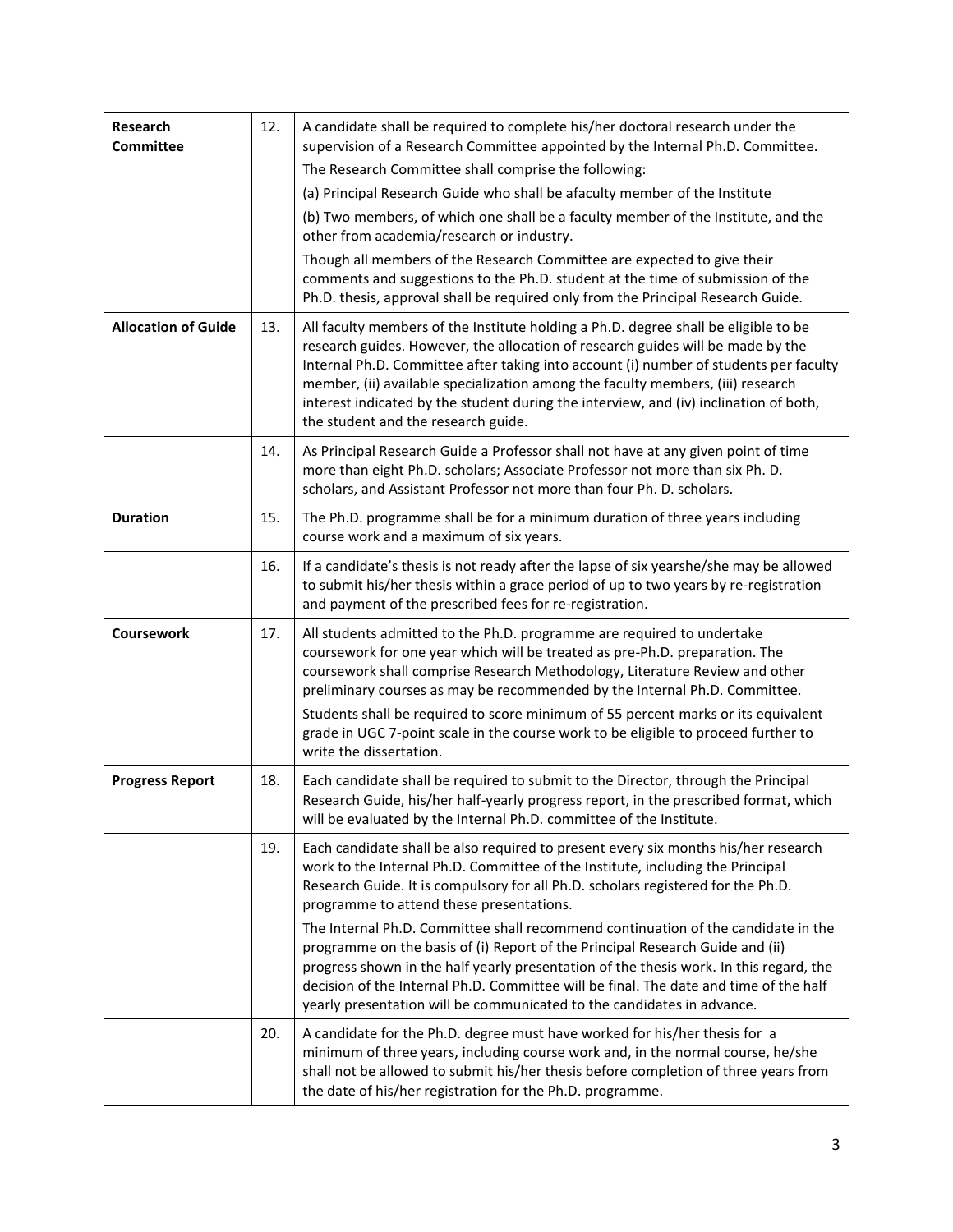|                                           | 21. | However, as a very special case, the Internal Ph.D. Committee may, on the<br>recommendation of all members of the candidate's Research Committee, permit<br>him/her to submit his/her thesis before completion of three years.                                                                                                                                                                                                                                                                                                                                                                                  |
|-------------------------------------------|-----|-----------------------------------------------------------------------------------------------------------------------------------------------------------------------------------------------------------------------------------------------------------------------------------------------------------------------------------------------------------------------------------------------------------------------------------------------------------------------------------------------------------------------------------------------------------------------------------------------------------------|
|                                           | 22. | Upon satisfactory completion of coursework, the Ph.D. scholar shall undertake<br>research work and produce a draft thesis within the stipulated time.                                                                                                                                                                                                                                                                                                                                                                                                                                                           |
|                                           | 23. | Prior to submission of the draft thesis, the student shall make a pre-Ph.D.<br>presentation which shall be open to all faculty members and research students for<br>their comments and feedback. The comments obtained may be suitably<br>incorporated into the draft thesis under the advice of the guide.                                                                                                                                                                                                                                                                                                     |
|                                           | 24. | Ph.D. candidate shall publish one research paper in a refereed journal and present<br>his/her research work in two national/international conference/seminar before the<br>submission of draft thesis for adjudication, and produce evidence of acceptance<br>letter or the reprint.                                                                                                                                                                                                                                                                                                                            |
|                                           | 25. | The Academic Council of the Institute shall evolve a mechanism using well developed<br>software and gadgets to detect plagiarism and other forms of academic dishonesty.<br>While submitting for evaluation, the dissertation/thesis shall have an undertaking<br>from the research scholar and a certificate from the Principal Research Guide<br>attesting to the originality of the work, vouching that there is no plagiarism and that<br>the work has not been submitted for the award of any other degree/diploma of the<br>same Institution where the work was carried out, or to any other Institution. |
|                                           | 26. | In case of relocation of a woman Ph. D. scholar due to marriage or otherwise, the<br>research data shall be allowed to be transferred to the University to which the<br>scholar intends to relocate, provided that all other conditions stipulated in these<br>Rules and Regulations are followed in letter and spirit and the research work does<br>not pertain to a project secured by the Institute or the Principal Research Guide from<br>any funding agency. The scholar shall, however, give due credit to the Principal<br>Guide and the Institute for the part of research already conducted.          |
| <b>Presentation of</b><br><b>Thesis</b>   | 27. | Before submitting the draft thesis, the candidate shall forward to the Registrar of the<br>Institute, through his/her Principal Research Guide, five copies of a statement giving<br>the title and the synopsis of the thesis. The draft Ph.D. thesis shall be submitted<br>within six months of the date of submission of the synopsis of the thesis, failing<br>which the candidate shall submit a revised synopsis and shall again pay his/her<br>examination fees.                                                                                                                                          |
|                                           | 28. | A candidate for the Ph.D. degree shall submit to the Registrar of the Institute four<br>copies of his/her draft thesis in spiral bound form. All copies of the draft thesis shall<br>be presented in a permanent and legible form in print or photocopy.                                                                                                                                                                                                                                                                                                                                                        |
|                                           | 29. | A significant extension of research work done by the student for a previous degree<br>can be submitted as a Ph.D. thesis; however such thesis shall not be a reproduction<br>of the earlier work.                                                                                                                                                                                                                                                                                                                                                                                                               |
|                                           | 30. | Along with four copies of the draft thesis to be submitted by the candidate in the<br>manner prescribed above, the candidate shall also submit two copies (or more if<br>required) of a summary of the thesis highlighting the findings and original<br>contributions of the research.                                                                                                                                                                                                                                                                                                                          |
| <b>Appointment of</b><br><b>Examiners</b> | 31. | The synopsis of the thesis submitted by the candidate shall be forwarded to the<br>Board of Studies, which shall recommend to the Academic Council a panel of<br>external examiners for evaluation of the thesis. The Principal Research Guide of the<br>candidate shall be the internal examiner. The Director shall select two external                                                                                                                                                                                                                                                                       |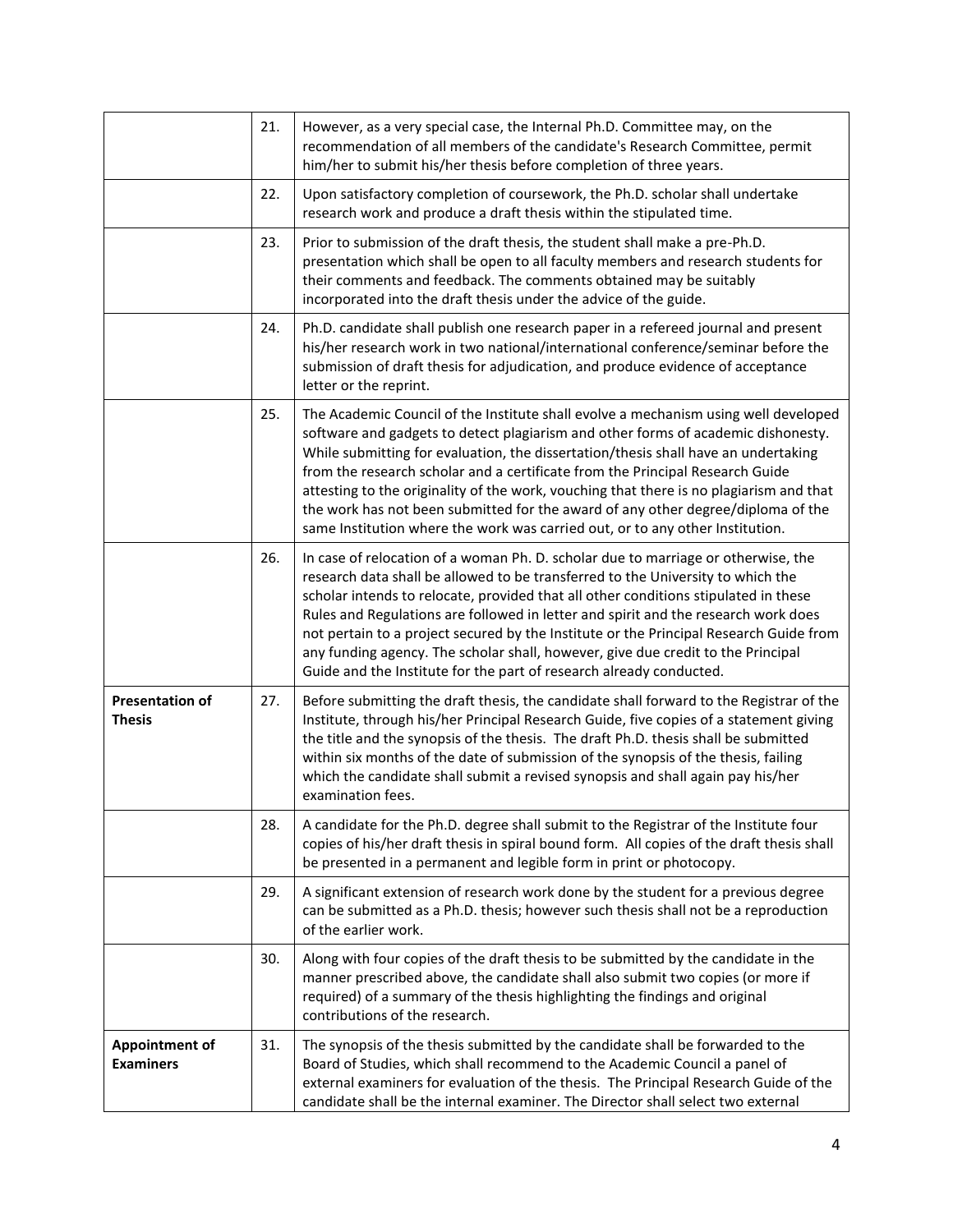|                                    |     | examiners from the panel approved by the Academic Council. Of the two external<br>examiners, at least one should be outside the state/country.                                                                                                                                                                                                                                                                                                                                                                                                                                                                                                                                                                                                                                                                                                                                                                                                                                              |
|------------------------------------|-----|---------------------------------------------------------------------------------------------------------------------------------------------------------------------------------------------------------------------------------------------------------------------------------------------------------------------------------------------------------------------------------------------------------------------------------------------------------------------------------------------------------------------------------------------------------------------------------------------------------------------------------------------------------------------------------------------------------------------------------------------------------------------------------------------------------------------------------------------------------------------------------------------------------------------------------------------------------------------------------------------|
| <b>Defense of Thesis</b>           | 32. | After the candidate submits the draft thesis and the Director appoints two external<br>examiners, the Director/Registrar shall invite the examiners to evaluate the draft<br>thesis. A copy of the summary of the thesis shall be sent to the examiners along<br>with the letter of invitation. When an examiner accepts the invitation to evaluate<br>the thesis, the Director/Registrar shall forward the thesis to him/her within two<br>weeks of the receipt of the letter of acceptance.                                                                                                                                                                                                                                                                                                                                                                                                                                                                                               |
|                                    | 33. | The draft thesis produced by the Ph.D. scholar and submitted to the Institute shall<br>be evaluated by at least two experts, out of which one shall be from outside the<br>state/country.                                                                                                                                                                                                                                                                                                                                                                                                                                                                                                                                                                                                                                                                                                                                                                                                   |
|                                    | 34. | Upon receipt of satisfactory evaluation reports, the Ph.D. student shall undergo a<br>viva voce examination which shall also be openly defended.                                                                                                                                                                                                                                                                                                                                                                                                                                                                                                                                                                                                                                                                                                                                                                                                                                            |
|                                    | 35. | The examiners shall report on the acceptability of the draft thesis or otherwise<br>within a period of 90 days from the date of receipt of the thesis. If both the external<br>examiners report that the draft thesis is acceptable, the candidate will be invited for<br>the open defence of his/her thesis. If both the external examiners report that the<br>thesis is not acceptable, there will be no defence of the thesis and the candidate will<br>be declared to have failed. In case of difference of opinion between the two external<br>examiners about the acceptability of the thesis, the Director shall appoint a third<br>external examiner out of the Panel approved by the Academic Council. The decision<br>about the acceptability of the thesis shall be based on the majority opinion of the<br>three external examiners' opinion. If the majority finds the thesis to be acceptable<br>then the candidate will be asked to undertake the defence of his/her thesis. |
|                                    | 36. | The date and the time when the candidate will defend his/her thesis shall be duly<br>notified by the Director. The candidate shall be provided with the copies of the<br>reports of the external examiners at least seven days prior to defence of the thesis.                                                                                                                                                                                                                                                                                                                                                                                                                                                                                                                                                                                                                                                                                                                              |
| Ph. D. Defense<br><b>Committee</b> | 37. | The Ph. D. Defense Committee shall comprise the following members:<br>Director of the Institute or his nominee (Chairperson)<br>Ph. D. Coordinator<br>Principal Research Guide<br>One external examiner<br>The presence of one internal examiner and one external examiner shall be<br>mandatory at the viva voce.                                                                                                                                                                                                                                                                                                                                                                                                                                                                                                                                                                                                                                                                          |
|                                    | 38. | The defense of the thesis shall be open to faculty/students of the Institute. The<br>Chairperson shall exercise his/her discretion to allow or not to allow a question.<br>However, the members of the audience at the defense shall have no say in the final<br>decision regarding the award of the Ph.D. degree.                                                                                                                                                                                                                                                                                                                                                                                                                                                                                                                                                                                                                                                                          |
|                                    | 39. | The examiners present for the defence shall submit to the Director/Registrar their<br>final consolidated report about the award of the Ph.D. degree immediately after the<br>defence is over. Their recommendations shall be specific and they shall recommend<br>either that the Ph.D. degree be awarded to the candidate OR that candidate re-<br>submit his/her thesis after due revision as suggested and undertake a fresh defence<br>OR that the candidate be not awarded the Ph.D. degree. A work that has been<br>rejected may be re-submitted after due revision subject to the payment of the<br>prescribed fees.                                                                                                                                                                                                                                                                                                                                                                 |